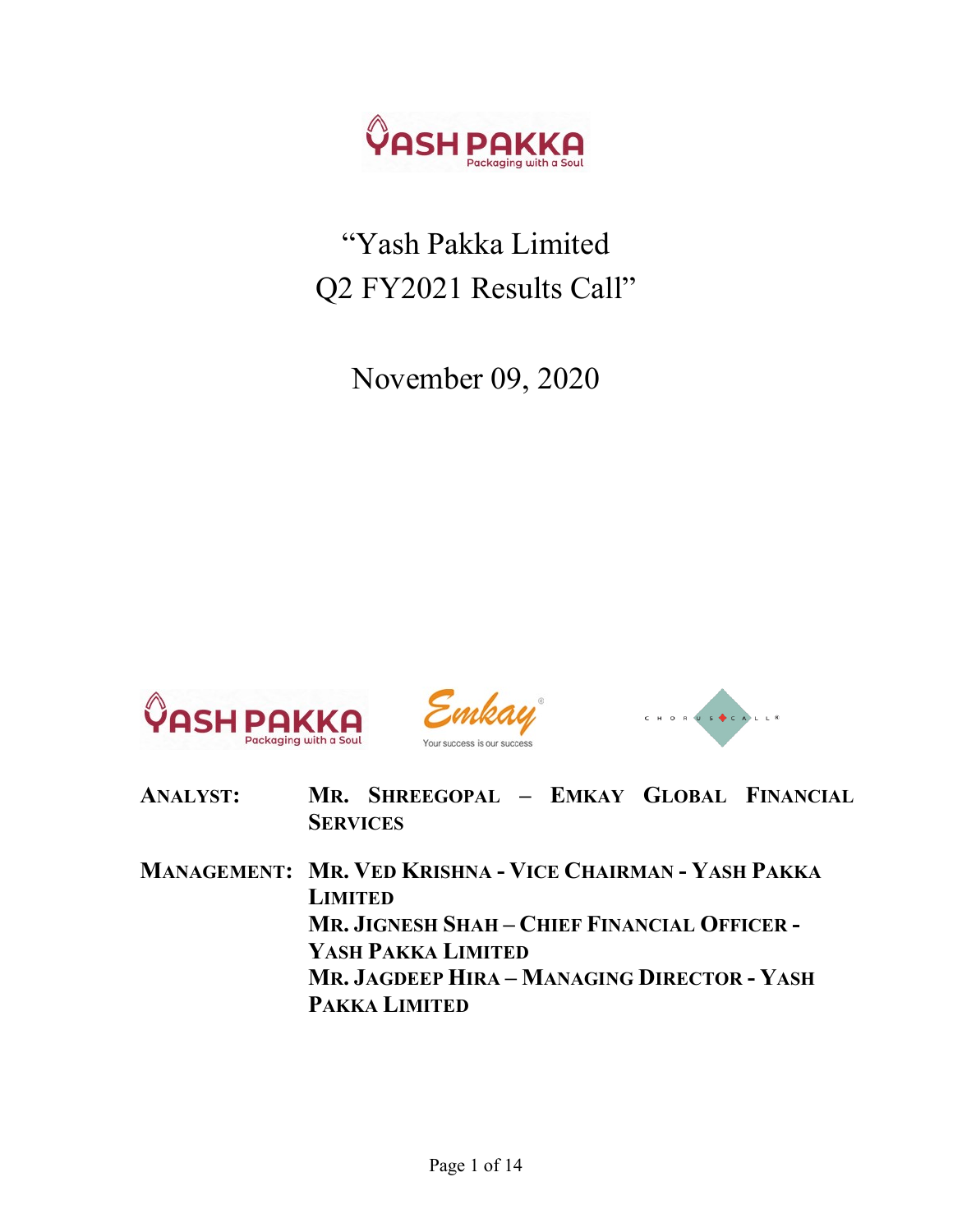

- Moderator: Ladies and gentlemen, welcome to the Q2 FY2021 Results Call of Yash Pakka Limited hosted by Emkay Global Financial Services. We have with us today Mr. Ved Krishna, Vice Chairman and Mr. Jignesh Shah, CFO. As a reminder, all participant lines will be in the listen-only mode and there will be an opportunity for you to ask questions at the end of today's presentation. Should you need assistance during the conference call, please signal an operator by pressing '\*' then '0'on your touchtone phone. Please note that this conference is being recorded. I would now like to hand the conference over to Mr. Shreegopal of Emkay Global. Thank you and over to you Sir!
- Shreegopal: Good evening everyone. I would like to welcome the management and thank them for giving us the opportunity. I now hand over the call to them for the opening remarks. Over to you gentlemen.
- Ved Krishna: This is Ved. I will go first. Thank you so much Jagdeep and Isha for organizing this call. I welcome all the investors who are online and I hope there will be more who will join with us. Thank you for coming for the second investor call and our presentation and these have been interesting time for all of us and the company continues to perform at these times and of course and we would like to give you an update of what is happening in the company and keep you apprised. The presentation has been uploaded on the BSE website and I presume that all of you have the copy of that and going to just go through it very quickly and we are going to keep it much shorter than the last time because last time was more of an introduction of what we do. This time is going to be more or less an update of quarterly how we are going to get to where we are trying to get, so that will be our overall structure each time we present that each quarter what are we achieved and how are we going forward.

I am moving straight to page 3 which is the recap and page 4, we have taken a very aggressive target and I am always warned that we should not be taking or we should not be showcasing our target, but that a decision that we have taken consciously that all internal targets, we should have the courage of showcasing it outwardly to our investors and of course taking into consideration that there will be challenges that will come along which we are showcasing, something that we have taken up internally, but we realize that what we are thinking in terms of business needs to be communicated and shared with our investors. With that in mind you see that this is significantly strong target and we have converted that into billion instead of Crores and lakhs basically because there were some international investors as well who are asking for figures that they can understand, so we have kept it with rupee, but converted it to millions and billions.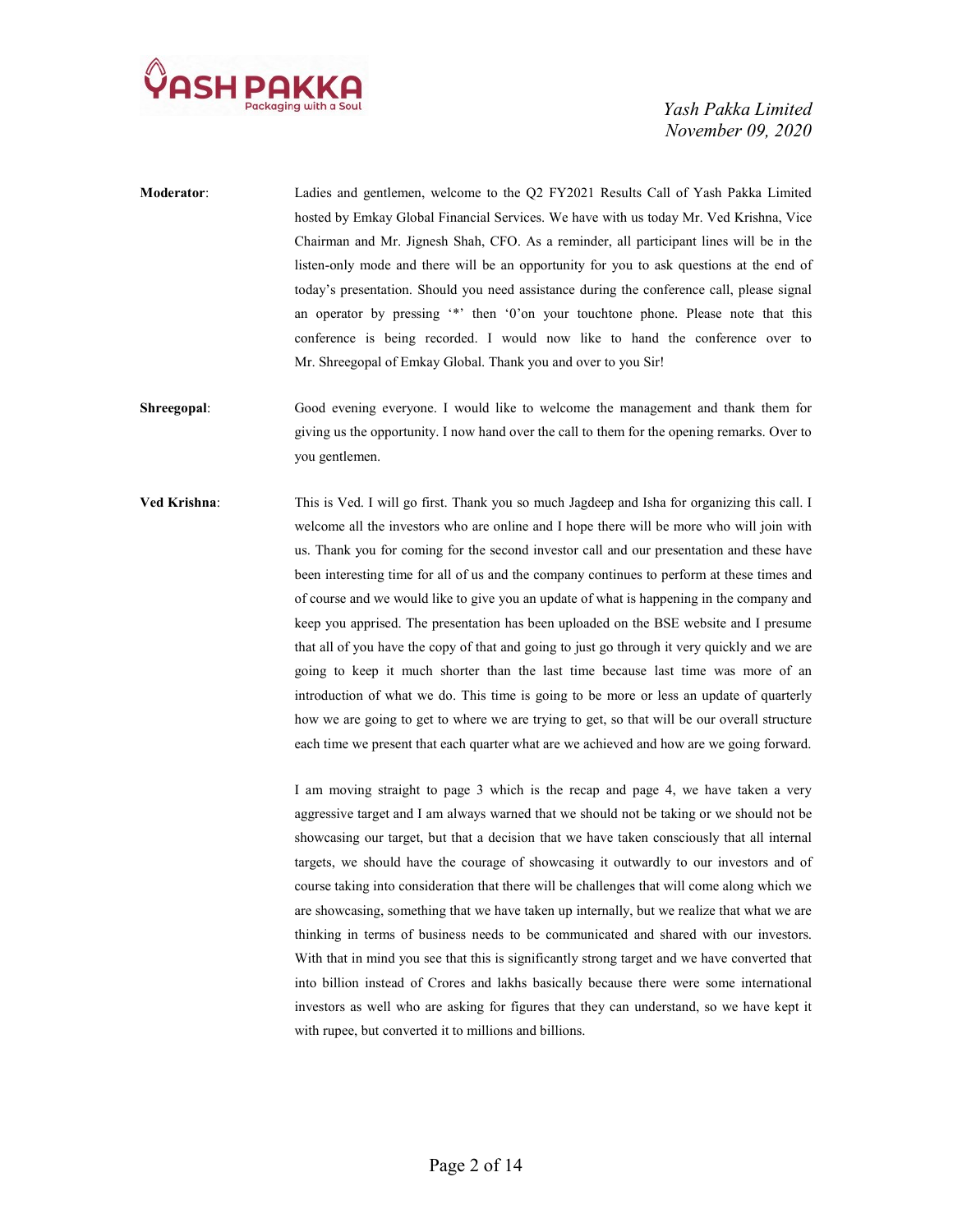

 So as you see there is a significant growth path it is over 5x actually and that is what we plan to move towards and these are the three broad areas which we will be working on and we continue to work on today.

The first is our background in pulp and papers. We are a company that basically produces paper for bags and there is a lot of work that we are doing in order to be able to come out with much stronger and capable products that can ideally be an alternate to single use plastics mainly because we feel strongly that there is a huge opportunity as well as responsibility that is there in order to be able to provide an alternate to customers and we have been working in this direction and I will update you more about what we have been doing.

 Of course one of the areas which has been generating lot of interest is the moulded product segments and we also realized that of course there is a lot of concern to the investors when we look at our performance so far, but we do believe that there is a huge future, it is a significant alternate to styrocons and plastics again and we do believe that we will be transforming this and making it far more profitable than what it has been in the past. The third domain which we are working in the R&D side and looking at slowly moving towards commercial production will be on the flexible packaging domain which is basically trying to replace things which are multilayered like grocery bags or biscuit bags or chocolate bags, bag in box applications which are there and these are applications which are non-recyclable, non-biodegradable, non-compostable and we feel strongly that we need to find out an alternative and we spend a significant amount of time and focus and trying to build towards that, so these are the three focus areas going forward for the company at least for the next five years as we see it.

 So there is a way forward for the coming here and I am considering this year to be more of an aberration, but still we will continue to perform; however, the way forward for 2022 will be to expand our capacity in the moulded side to again expand our capacity on the back paper side and also the quality that we are going to be producing along with that we will have to match the capacities of our pulping and chemical recovery and power facilities and we would also expand our market focus and the brand that we created in order to create a deeper impact both domestically and also internationally so the plans are in place for the same. So this is the main slide that I am going to utilize this quarter. We are going to talk about all three segments on what has been done and from next time it is going to become three columns instead of two, what was planned, what has been achieved and what is the plan for next quarters so that we can keep all of you updated on what is going on within the company and I am going to try and keep it up to ideally between three and five targets not more because the more things we take up, the lesser the focus we can provide.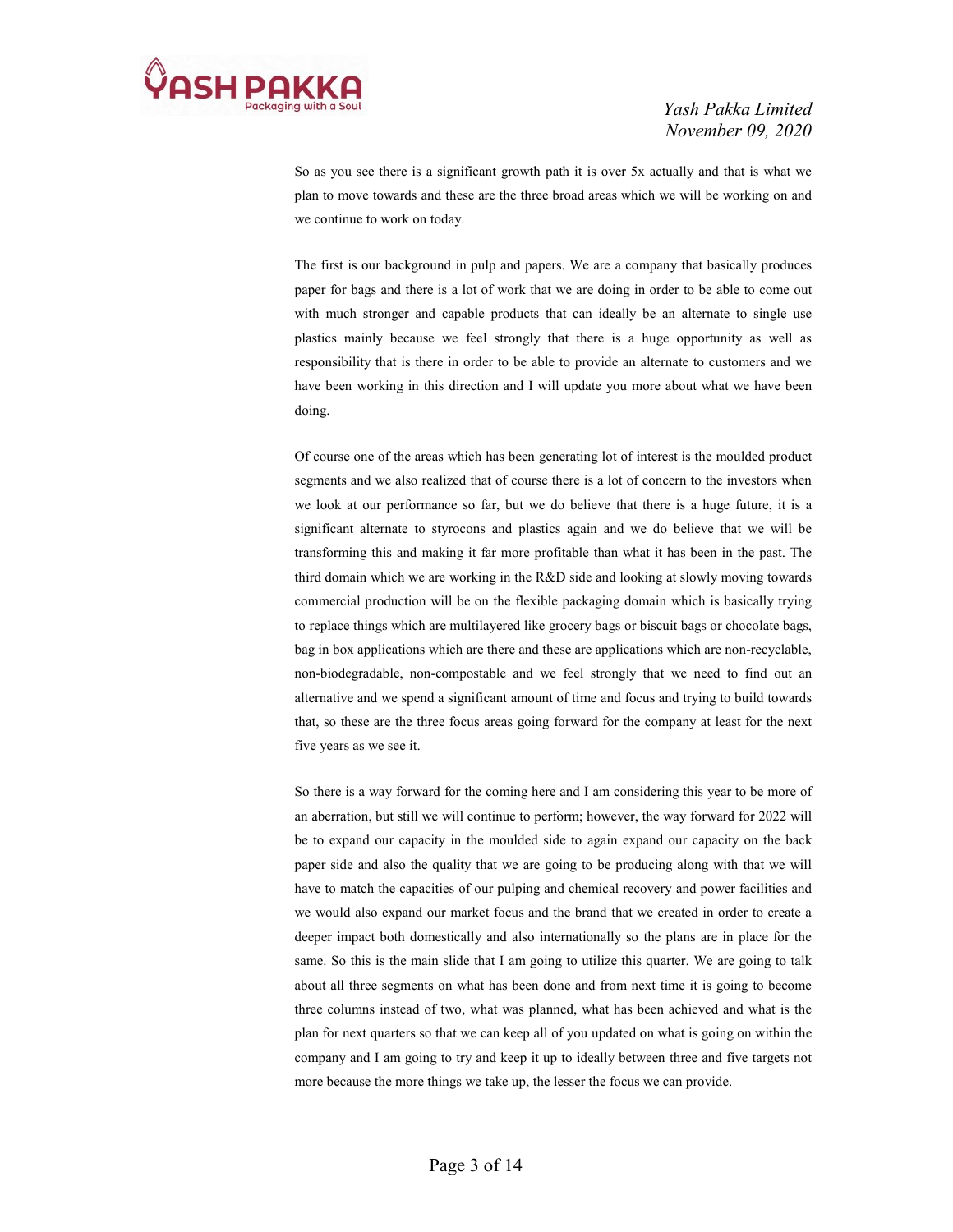

 So we are working on finalizing the machine modifications for our paper bag alternative products. Second is we are trying to also work a lot with our sugarcane pulping systems where we are trying to finalize the structure of the system so that where we can produce a higher quality of stronger pulp from delicate fiber. The third is that we are trying to create alternates to the way we bleach just now we use elementary chlorine which is a hazardous chemical and ideally not suitable, so we are trying to provide other alternate to bleaching our pulp this is also going to help us in expanding our product strength.

 On the moulded side, we are trying to improve the machine efficiency as you can see that there is a significant improvement that has taken place and this quarter we again plan to take it above what we have reached so far. There are various challenges that we are faced with the machines. Slowly we are trying to overcome those challenges and go forward. There is also sales achievement considering that what we have to understand is that these products are totally dependent on the food business which is mainly we were strong sort of domain, but you would appreciate that the despite the absolute closure that was there during the lockdown period. We have still managed to achieve a decent amount of sales and we are now again trying to create a stronger marketing plan and push so that we can create a stronger pull.

 On the flexible packaging side, because of our focus right now on survival and ensuring that we performed during the COVID period and the challenges that we faced there is not that much work that has gone on in the last quarter; however, the idea is to be able to finalize our partnership in this quarter and internally also the right need to be able to meet the development of bioplastics for the flexible packaging segment, so that is in brief the path and I will be very happy to answer questions once Jignesh bhai is done with the financial, so I will hand it over to Jignesh bhai and we can take you through the financial.

**Jignesh Shah:** Thank you Ved. First of all I would like to thank Emkay Global for introducing us on the call and I would like to thank all the investors for joining. My presentation is divided into two parts. So the first part is about our achievements in last five years which includes FY2016-2020 and what we have done in Q2 and H1 of the current year.

> Starting from FY2016 on our paper and pulp business, we started with the production of 40000 tonnes which we reach to 44000 by FY2020 and our sales was 42000 tonnes which we reach up to 43938 tonnes in the FY2020. We have to understand here that the FY2020 was also affected by almost 11 to 12 days of lockdown because of these COVID-19 impact, so we have to scale our production to that extent are showing slightly a lower number, but we are hopeful that in the post COVID period may be in coming years, we will be definitely doing much better than the year in the FY2019.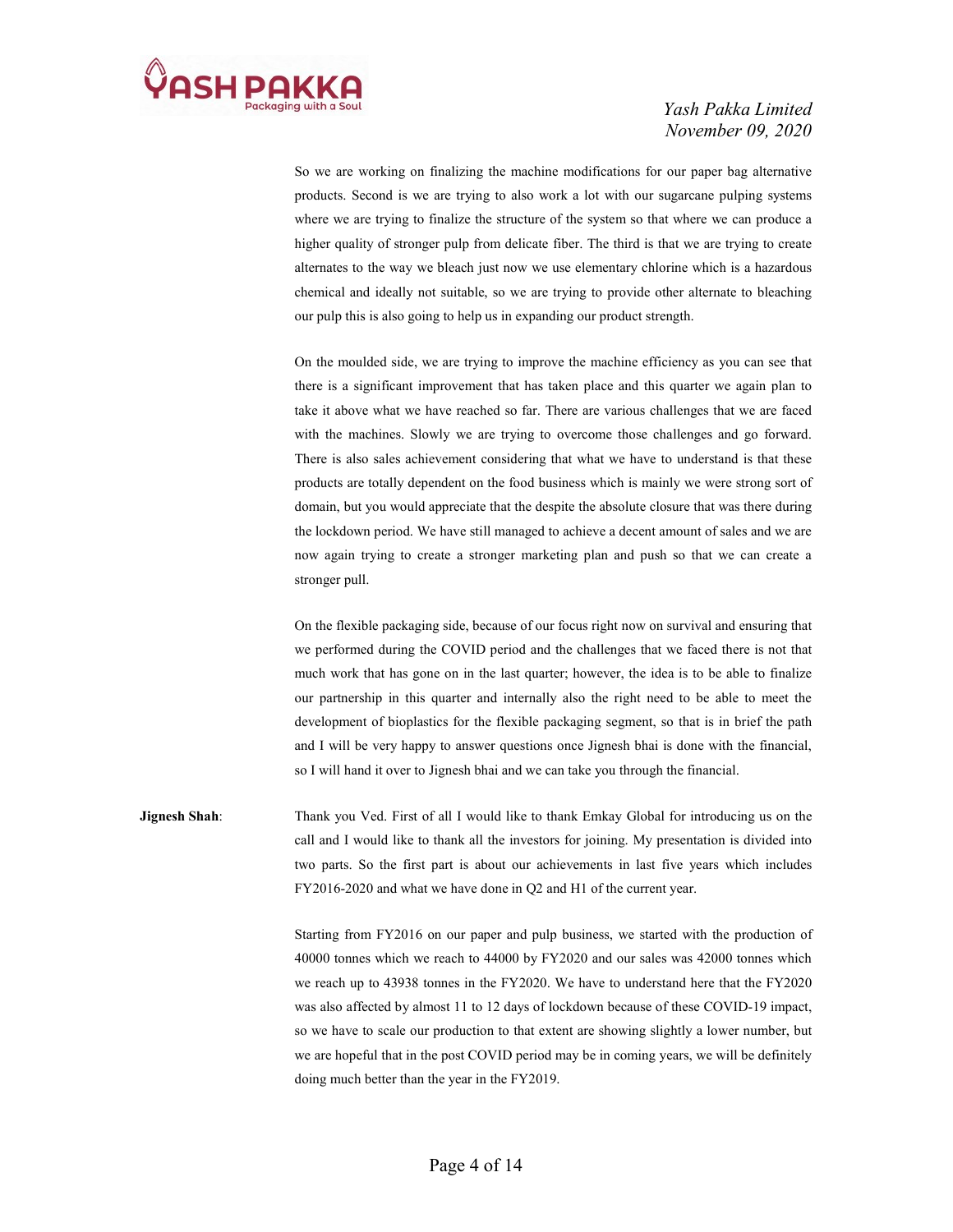

 On the moulded side, we started production in sales on the moulded business only from the FY2018, we started with the nearly 247 tonnes of production in FY2018 and we reach to 1059 tonnes of production, in terms of sale it was again only 118 tonnes in the first year which was only a part of the year and in FY2020 we reached a sales of 1215 tonnes. Our revenue and EBITDA and PBT was consistently growing, from FY2016 we started at Rs.174 Crores and to FY2020 we reached to a sales of Rs.261 Crores. Our EBITDA was Rs.25 Crores in FY2016 which we reached up to Rs.61 Crores in FY2020, PBT was Rs.4.3 Crores in the FY2016 which we reached up to Rs.39 Crores in FY2020 and PAT was again Rs.2.85 Crores which reached up to Rs.27 Crores in FY2020.

 I would now like to give the numbers for the Q2 of FY2020-2021 and the half year ended on September 30, 2020. On the revenue side, we did Rs.41 Crores of sales for Q2 of FY2021 as compared to Rs.66 Crores. Again this year we have to understand even the second quarter we had some impact due to COVID lockdown because some positive cases were found in the plant so our plant was shutdown for some period of Q2 and when we look at our sales for the H1 half year of FY2021, we had done Rs.74 Crores of sales as against Rs.133 Crores in the previous year half year. Here also if you see total 54 days of production in sales was lost because of the government lockdown and also the lockdown of the plant because of some COVID positive cases.

 Our EBITDA is at Rs.9.41 Crores for this quarter as compared to 13.97 in the previous quarter of FY2020, our half year EBITDA is at Rs.16.34 Crores as against Rs.31.03 Crores, our PAT is at Rs.3.27 Crores as against Rs.5.64 Crores and for the half year ended on September 30, 2020, our PAT is at Rs.4.34 Crores as against Rs.13.34 Crores in the FY2020. Now, dividing this into our two main segments. In pulp and paper business, we did total production of 6976 tonnes as compared to 9823 tonnes in the previous year quarter and for the entire half year we did 12467 tonnes as compared to 19072 tonnes in the previous half year. On the sales, we did 6516 tonnes of sales as compared to 9887 in this quarter and on the half year we did 12019 half year sales as compared to 19322 tonnes in the previous half year. On our moulded business, we did even better than what we did in the last year, because this year we started improving our productivity. For the Q2 of FY2021 we did 328 tonnes of production as compared to 172 tonnes in FY2020. For the entire half year we did a production of 487 tonnes as compared to 559 tonnes. On the sales side, we did 254 tonnes as compared to 265 tonnes for the quarter and for the half year it is Rs.347 tonnes as compared to 530 tonnes.

 If we look at the financial, which are already published on the website and on the BSE. For the entire Q2 of FY2021 we can see that our total profit before the exceptional items and tax was at Rs.4.61 Crores as against Rs.8.08 Crores in the previous quarter. The numbers speaks for themselves. Of course there is a decline, but considering the period of COVID,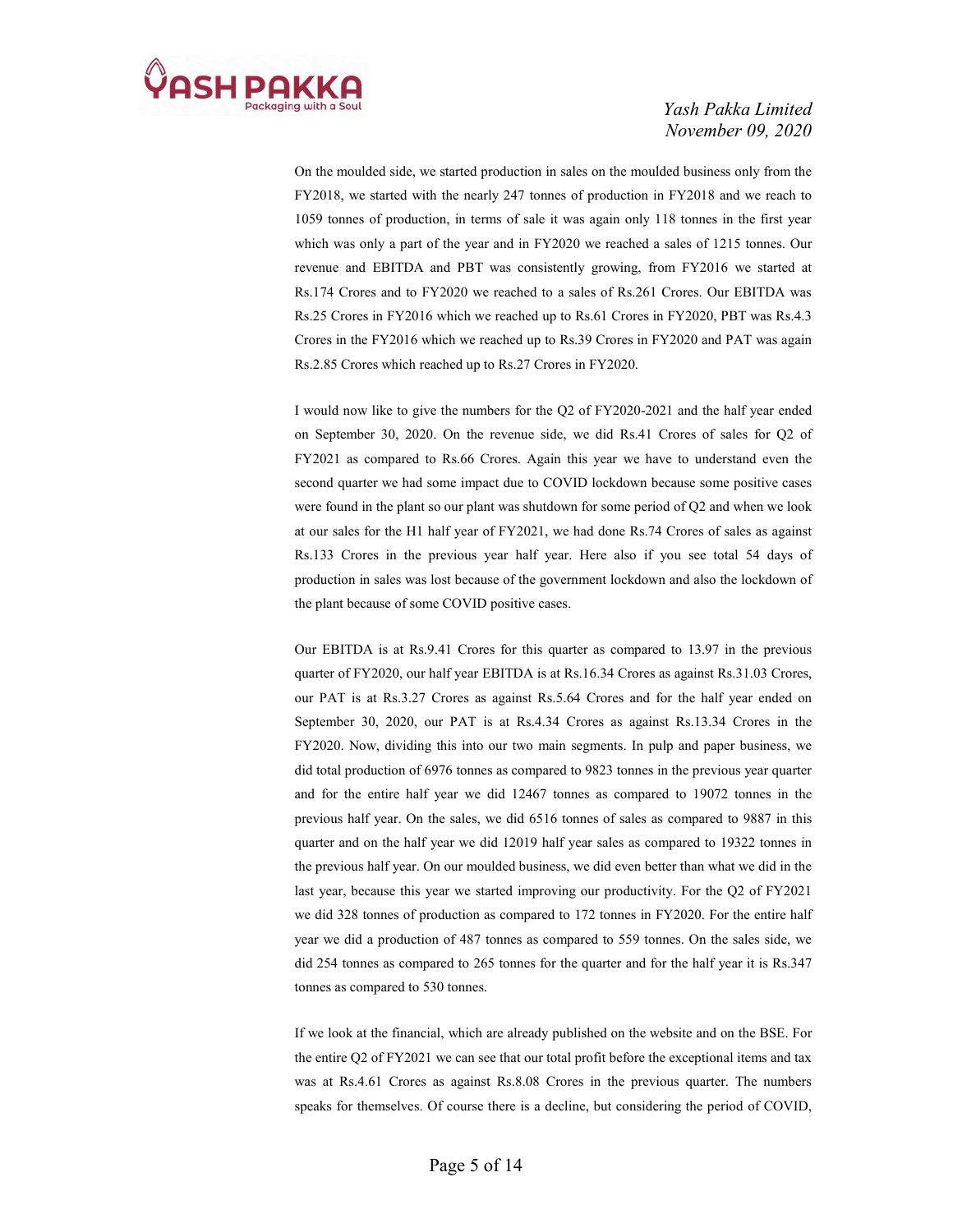

business impact and the lockdown impact, we have been able to considerably do well because of the efforts by our dedicated team and the support from all our supporters. Just for the sake of comparison we have done some financial ratio probably you can go through them in detail on the presentation slide, but if you see our EBITDA has been consistently remaining in the range of 23% to 24% even during this period of uncertainty and lockdowns and the lower production, lower sale, we have been able to maintain an EBITDA of 23.3% which was in the previous year was around 21% and net profit ratios are of course slightly down in this quarter and also in the half year because of the impact on the fixed cost as compared to the overall sales number. Our current ratio has been improving from when started in the FY2018 at 0.95 which we have reached to around 1.3 in this half year of 2021 and return on capital employed annualized also if you see we have been consistently improving from 21% to 29% in last half year, this half year is of course again because of the lower sales and lower production we are at 24%, but we are hopeful of getting there and coming back to our normal business in the coming year. Thank you very much and I think I have done with my finance presentation and then I would give it over again to the coordinator.

Moderator: Thank you very much. We will now begin the question and answer session. The first question is from the line of Jeet Gala from Centra Advisors. Please go ahead.

Jeet Gala: There are two questions. One is on quarterly progress report on flexible packaging, so can you just tell us what kind of breakthrough is found in the manner that we have decided to progress ahead and go for some commercial production probably two quarters ahead, so what kind of breakthrough as we found in this product and what kind of capex are we going to deploy into Flexi package in commercial production?

Ved Krishna: Flexi pack is still on the developmental stage, we have been actually working on this product for a significant amount of time, in fact we started working on this even before we were working on the moulded products, but this is a challenging proposition, because what plastics fundamentally do is block away, both air and moisture and that is mainly because of the way the plastics are structured and when you create multilayered applications, there is further blockage of air and water which results in products remaining fresh even after six months, so long shelf life it was stay for ever the packaging and the product inside will also remain fresh, because vacuum seals the packs so even if you eat a packet of potato chips after six months you do not feel like it is stale at all, it is going to be very, very fresh tasting and the aroma will be retained. So it is a huge challenge for a natural product to be able to achieve the same kind of shelf life and also manage the cost so that has been the challenge, so we have just done certain breakthrough where we are able to do a packaging which is nonaroma, which can package the nonaroma product, which are things like instant noodles, pasta, nuts, whole spices, etc., etc., just do not need to retain the aroma, so that is something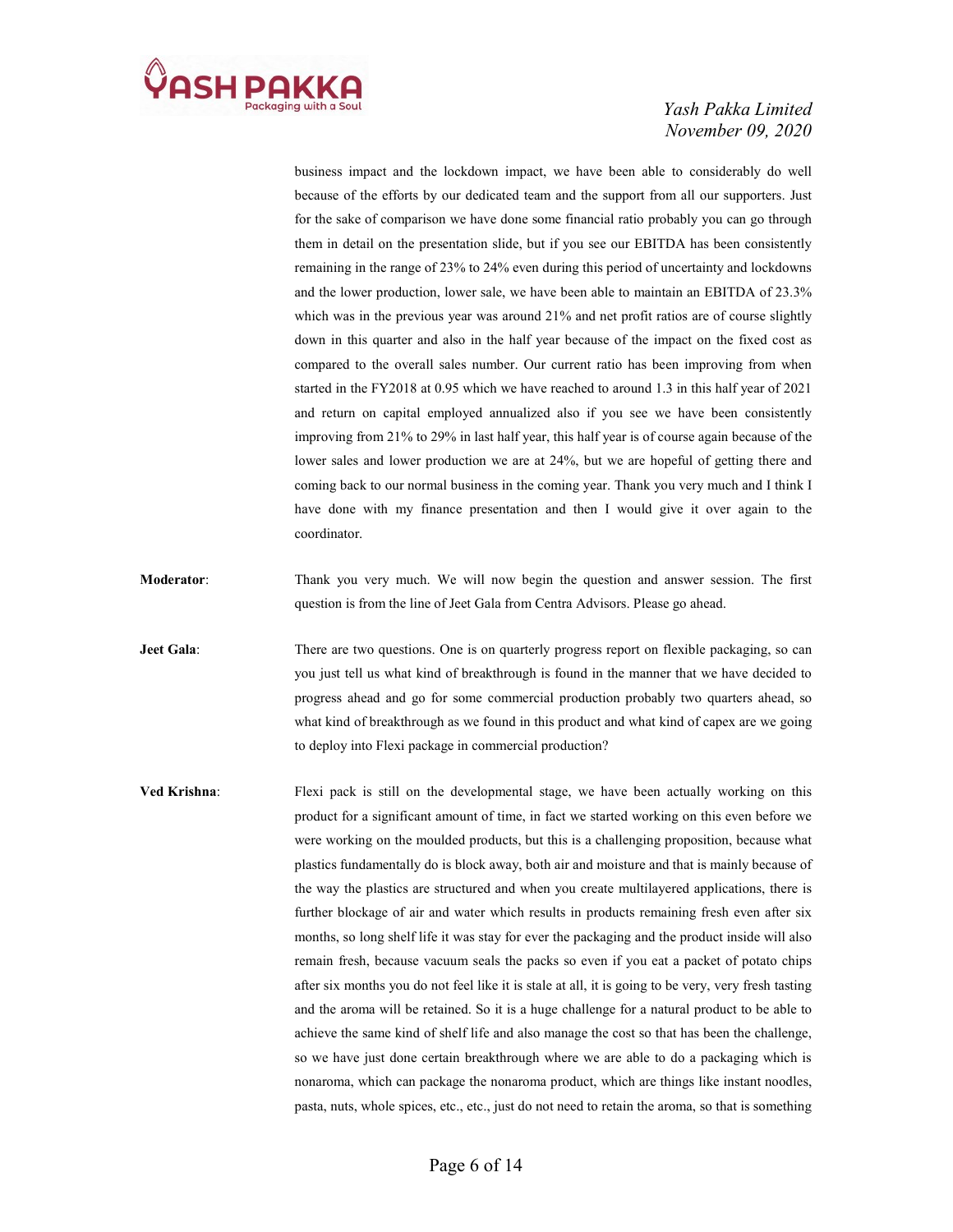

that we have created and we are still tweaking that product because there are certain costs that goes into it and there is a certain shelf life which we have to adhere to for our customers. So those things are being tweaked, so for now we will not be getting into commercial production of flexible pack. We foresee us looking at the flexible pack ordering in 2022 and 2023, so we do see that 2021 we will probably get into pilot scale production and 2022 we will conceptualize the project and we will do investments around 2022 to result in commercial production by 2023, so that is the broad timeline we have setup for this. We do think that there will be breakthroughs in this time, it is still project which has significant challenges, but we do think that there are certain silver lining and we will try to reach that state.

Jeet Gala: For this pilot which is what we are looking at global partnership right?

Ved Krishna: Yes we were looking for global partnerships for various projects this is the first one.

- **Jeet Gala:** That helps. My second question is on optimization of capacity to 20 tonnes per day, in last year H1 FY2020 we had clocked this around Rs.8 Crores to Rs.9 Crores and that was probably around at 50% utilization, now in this slide which shows the way forward 2022 we are saying that the capacity utilization might go upwards of 70% and with doubling of the capacity to 20 tonnes per day, what kind of topline are we looking at after doing all of these capex, are we looking at clocking the sales of some Rs.25 Crores to Rs.30 Crores, if you can provide some ballpark number on the kind of topline we are looking at with 20 TPD?
- Ved Krishna: This year is a challenge ultimately and this year when you are saying 20 TPD it is the capacity addition that we are going to order this year, the actual effectiveness will come in the next financial year. The current capacity is about 12 tonnes per day and the best we have achieved so far is about 5 to 6 tonnes a day and like we mentioned there 54% is the maximum that we have achieved so far, so the ideas is to stabilize that and take it to 60% in the coming quarters that is the aim in this quarter and to optimize the product range, so that we do not have to ever shutdown, just now what happens is that with the current capacity, there is a certain product range, certain products are oversold certain products are undersold, so we are not able to provide certain products and we are not able to run certain machines, so that is the challenge which we assigned to grapple with right now and to bring up the overall capacity to 60%. It is kind of difficult for me to give such a forward-looking statement that exactly what the topline is going to be this year and I would say actually this year has been super challenging, because this whole business is based on restaurants and food which is a challenging situation, the team is trying to do its best, but I would refrain from giving you a very clear sort of picture of what we will achieve this year, may be next year I would be in a better position to give you exact figures, but I would also request you to limit your questions so that the others can participate as well I think Aisha we are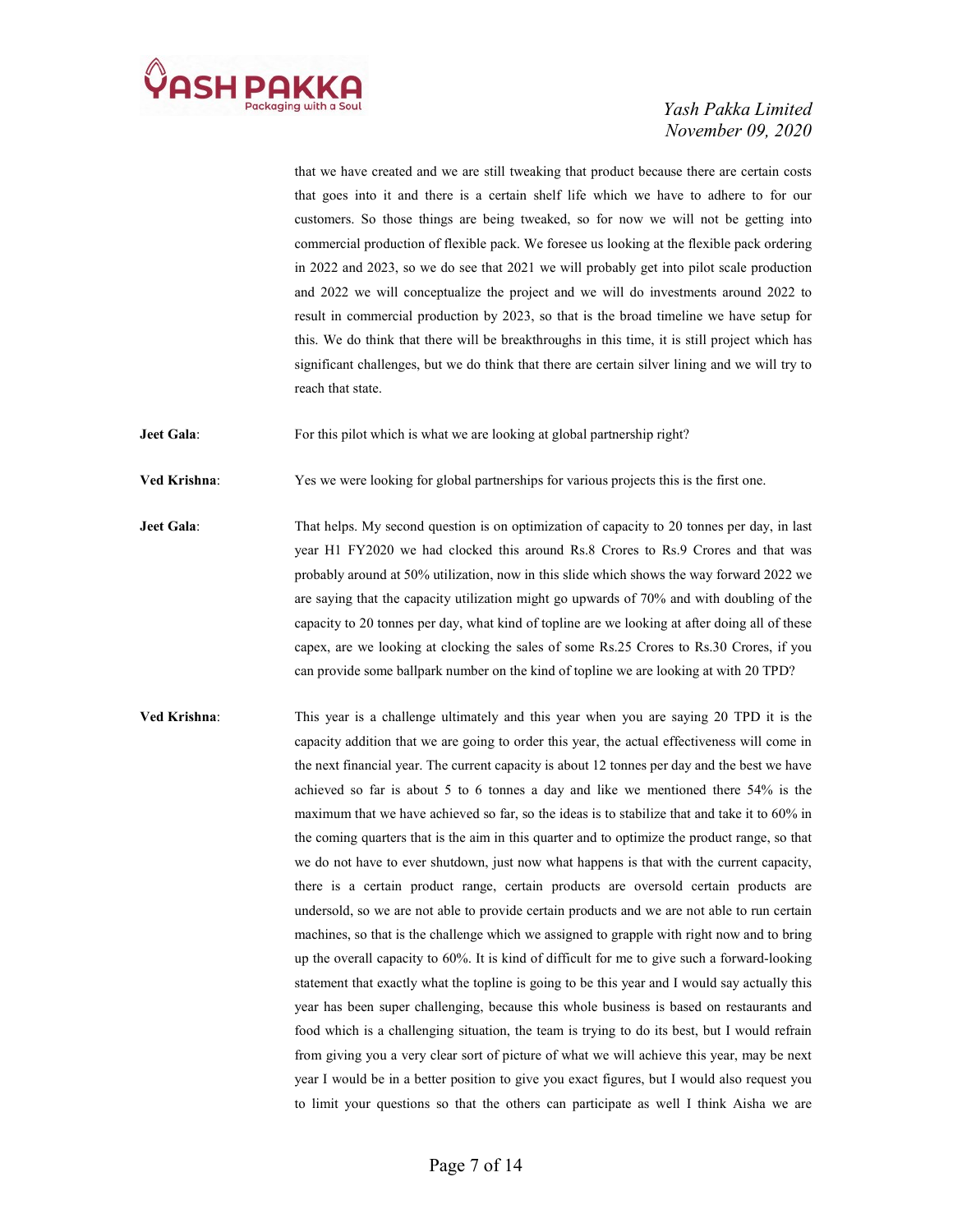

limiting it to two questions. So Jeet thank you so much, we will let the others also. I am sure some of your other questions will be asked by others.

Moderator: Thank you. The next question is from the line of Mudith, an Individual Investor. Please go ahead.

Mudith: Good evening Ved Krishna Sir. Seeing the annual report of 2020 I saw that all the promoters have pledged their shares, can I know the reason for the pledging of the share?

Ved Krishna: Absolutely, the pledge is basically for ensuring that we get the loans for expansion of the project, expansion of the company. There is no personal drawing of any funds, because bankers need collaterals and when you are trying to grow 30 Crores company to 200 Crores company which typically means something in order to be able to provide us the kind of funds we are looking for, so they are all pledged against the loans that we are taking and there are personal guarantees also along with that in order to be able to grow the company, so that is what we pledged.

Mudith: When do you think that by what time will all the pledge share become unpledge?

Ved Krishna: Jignesh bhai and I have working on it right now, because we did not even realize that was such an issue with investors, so we had started working on it. Jignesh bhai, would you like to take a call on timeline that we can actually specify and what is your thinking?

**Jignesh Shah:** Thank you very much Sir. We are working with the banks now, because we have been fairly doing very well in terms of our performance and in terms of our cash flows, so when the facility is coming for renewal we are going to put it to the bank in fact the proposals have already been done, we are waiting for some kind of confirmation from the bank, but we can say that may be in the coming year, we would have just target of releasing the promoters shares.

Mudith: The complete holding, so the whole 100% will be removed?

**Jignesh Shah:** That is what we are trying, but that would all depend upon how the banks are looking at and how the banks are trying to help us on that.

Ved Krishna: Also the new project right Jignesh bhai whether what is the kind of exposure they are taking in the new project.

Jignesh Shah: In terms of timeline it could be really difficult to mention, but we are of course it is hard to get with the promoters pledge being listed.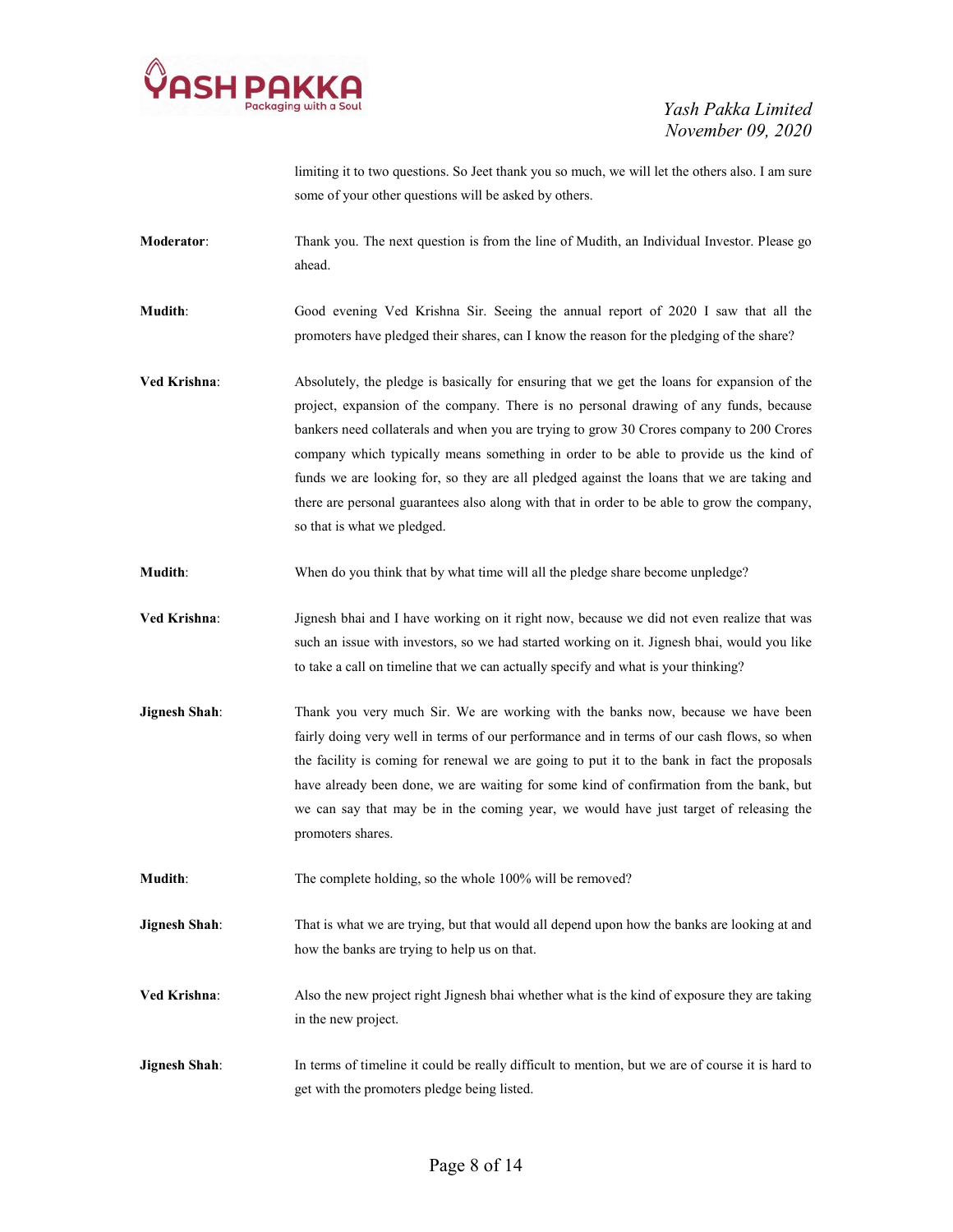

| Mudith:              | I hope you soon unpledge your share.                                                                                                                                                                                                                                                                                                                                                                                                                                                                                                                                                                                         |
|----------------------|------------------------------------------------------------------------------------------------------------------------------------------------------------------------------------------------------------------------------------------------------------------------------------------------------------------------------------------------------------------------------------------------------------------------------------------------------------------------------------------------------------------------------------------------------------------------------------------------------------------------------|
| <b>Jignesh Shah:</b> | We will try to do that and we will keep you posted during the quarterly calls.                                                                                                                                                                                                                                                                                                                                                                                                                                                                                                                                               |
| Mudith:              | Thank you.                                                                                                                                                                                                                                                                                                                                                                                                                                                                                                                                                                                                                   |
| Moderator:           | Thank you. The next question is from the line of Amit Doshi from Care PMS. Please go<br>ahead.                                                                                                                                                                                                                                                                                                                                                                                                                                                                                                                               |
| Amit Doshi:          | Good evening and thank you for the opportunity. I just wanted to ask about the performance<br>of the moulded products, so of course it is really appreciable the way with the lockdown we<br>have been able to achieve the good number topline, what I wanted to understand is on the<br>profitability side, what made that improvement as our topline is same, but of course loss<br>have reduced, so can you share some idea on that?                                                                                                                                                                                      |
| Ved Krishna:         | The main reason is productivity. The productivity is improved a little bit. Jagdeep has sadly<br>not been able to make this call, because there was certain maintenance activity which we<br>were looking at. He would have been able to elaborate a little more, but I am sure we can<br>give you sufficient details, so it is basically on account of better productivity, running more<br>machines than we have been able to because of the situation with sales, so those two are the<br>main factors. Jignesh bhai, do you want to add anything to this?                                                                |
| <b>Jignesh Shah:</b> | If you look at our presentation also, you would see that the productivity has been<br>consistently increasing, so we have been able to increase our efficiencies from which was in<br>the range of between $40\%$ to $50\%$ , now we are taking with up to $54\%$ , it increase our<br>efficiencies effecting our bottomline because that would have impact on my absorption of<br>the fixed cost, so that is the main reason why the profitability is increasing.                                                                                                                                                           |
| <b>Amit Doshi:</b>   | I am just trying on this and I understand the productivity is increasing, but on the topline we<br>are not still the same Rs.4 Crores unless we have increased our prices of the tableware<br>product that we sell, I am just trying to understand the reason for reduced loss?                                                                                                                                                                                                                                                                                                                                              |
| <b>Ved Krishna:</b>  | The reason for topline remaining the same is also because of the lockdown period, so you<br>have been impact of more than 54 to 55 days of lower sales we have better product mix, so<br>we have been working on the product which gives us a better margin and which has got<br>better efficiency yield in terms of the overall productivity. So it is a combination of these<br>two things, but of course in case if you want some more details or some more data you can<br>always send us a separate e-mail which is I think available on our website and then I will be<br>happy to share you more information on that. |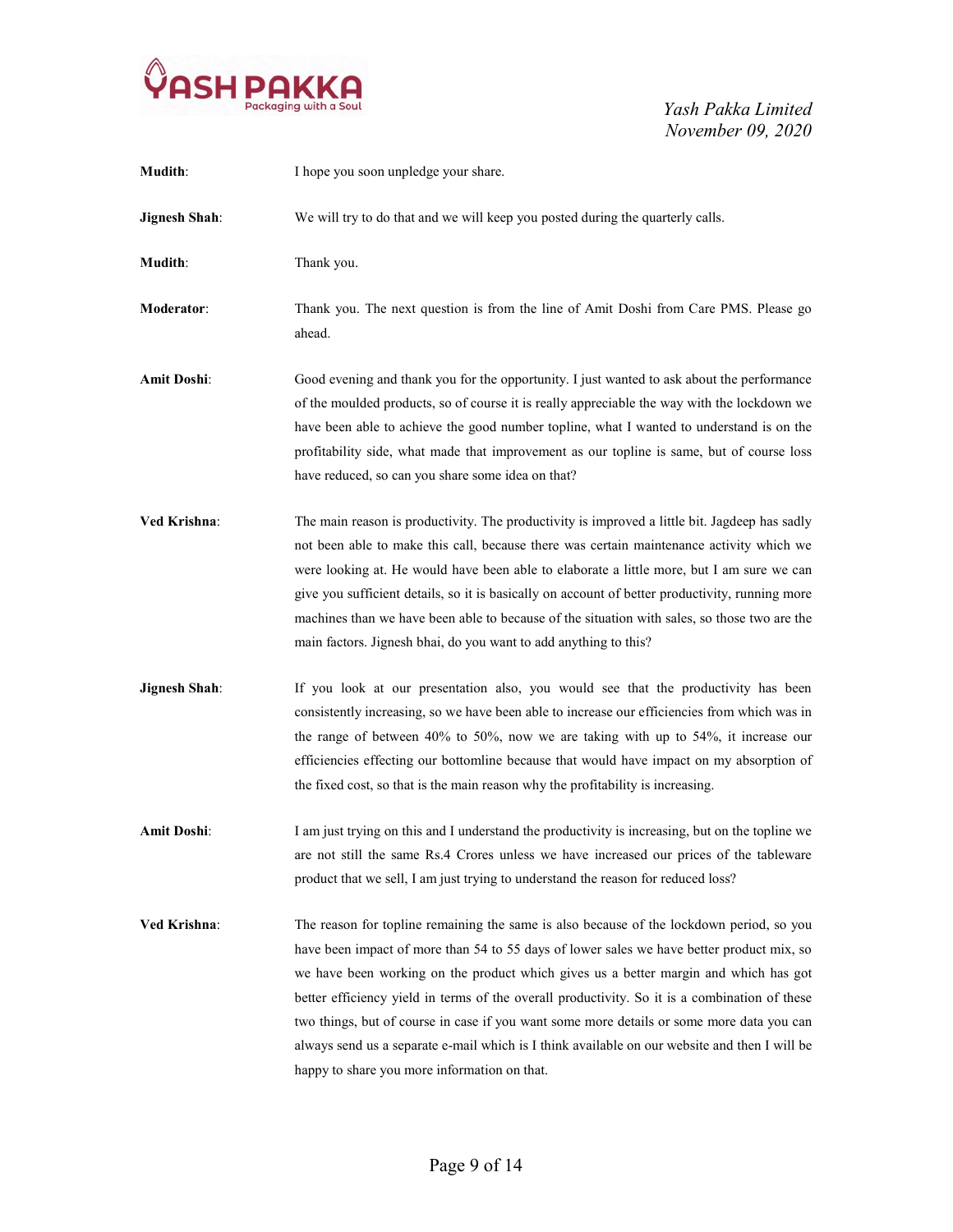

Amit Doshi: That answers my question I guess. Ved Krishna: The other part is also was Jignesh bhai is saying that is some stock accumulation, we have produced more, but because of the COVID period, the sales has not been as good as we would have liked it to be, so overall productivity increase is there which is not visible at the topline, which will be visible in the coming months.

- Amit Doshi: And my second question is with reference to now everything almost being opened up and restaurant etc., are coming up also so on the tableware side and same on the paper, anything that broad outlook that you would want to share how things went by for the last six months and how do you see now things improving logistic supplies I think in Q2 where there have lot of supply issue that you have come out of and also hotels shut, so there was a lot of reduced consumption, so now with that being probably out would you want to share anything on that going forward, how you look at tableware as well as paper business in general?
- Ved Krishna: I do not think the challenges go away that quickly because the last six months has been extremely challenging. We actually because of our team, I would say, we have been a little bit fortunate that we have managed to at least the period apart from which we were forced to shutdown the plant, we have more or less functioned on 100% capacity in paper and tried to maximize the capacity utilization in tableware that said we are not still running all the machines in the tableware division, but the challenges do not go away that quickly, it is not like the market opens up and everything is good. The market still has challenges and also it takes a while for the impacts to come in. We are sort of working on ensuring that we keep our productivity up and we find ways to make the sales that are needed on both sides and there are certain initiatives that have been taken especially on the moulded products to ensure that the capacity were utilized and we can enhance the machine usage.

Amit Doshi: Thank you. Wish you all the very best and Happy Diwali to all of you.

Moderator: Thank you. The next question is from the line of Puneet Kabra an Individual Investor. Please go ahead.

Puneet Kabra: Good evening to all Yash Pakka team. Thanks for giving me the opportunity to ask question. First question is last concall I asked I have been told that over the period I will be getting answer for this. September 15, 2020 we have uploaded presentation to BSE, so there are immediate target vision for 2022, we have projected some Rs.500 Crores sales revenue target and five years 2025 some Rs.1360 Crores sales, so that I want to understand okay that is 2025 is a little longer term vision I agree but next year it is another five months we are going to begin FY2022 we are entering already we are in November, so I think that you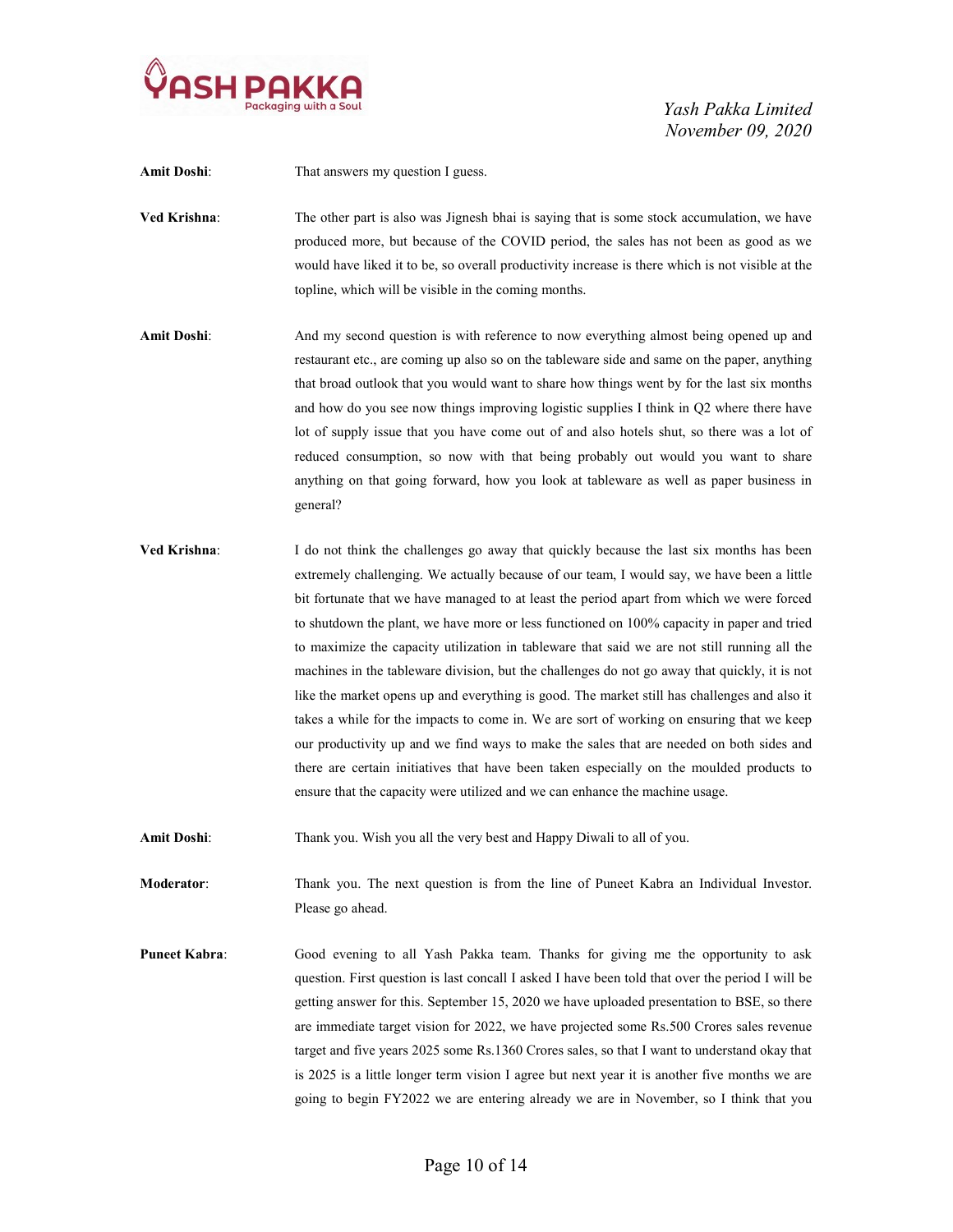

must be having clearcut plan for FY2022, as five months remain, so in five years we have come from Rs.175 Crores to Rs.261 Crores in 10 years Rs.105 Crores to Rs.261 Crores, so how we are planning this year again is becoming challenging Rs.261 Crores also I do not think you will do Rs.200 Crores in first half sales of Rs.74 Crores, so from Rs.200 to or last year Rs.261 Crores to and last call it has been told that the full capacity we have got a revenue potential of Rs.300 Crores what are we know pipeline plans already in place all capex all that to do Rs.500 Crores for next year and 2025 what are our plans, what kind of debt we are going to take, what kind of capex will be doing and what kind of return ratio we are seeing for 2022 and 2025, so this is my first question Sir.

Ved Krishna: I think that is a very pertinent question and I am thankful to you for asking that because it is important for us to share what our thoughts are going forward, of course we realize that we have taken a very, very challenging target and there is a reason for that because we do think that whatever we are trying to achieve we want to put it upfront so that it sort of positive pressure on us as well until we are internally nobody has knows it, everybody is happy that the company is growing at 10%, 20%, 30% levels, but that is not what we want to do, we are here to make an impact, we want to create a certain impact in terms of compostable products and the basic idea is that we want to make the earth cleaner through our efforts. So that said in terms of Rs.500 Crores broad ideation is on two, I will take one, one each. There are three different divisions that we are working towards, the first is paper for bags so we are doing some investment there about Rs.35 Crores to Rs.40 Crores on the paper side in order to do two things, one is to enhance the capacity by about 25% and apart from that we are significantly changing the quality of the product that we manufacture to make it much more adherent to our vision of providing our certain bag alternate, so there is a vision for FY2022, for both turnover increased through capacity addition which will come into force in the middle of next year not in the beginning and we are also looking at certain quality increase which will also result in certain increase in both topline and bottomline so that is as far as the paper is concerned. The moulded products, again there is a significant growth that we are looking through two things. The first is of course optimizing and running the current capacity which have significant potential of certain turnover which we have not achieved so far but we do have efforts and plans to achieve those and along with that we are also expanding the capacity further by approximately 35%, so that will also result in a further addition of the topline, so that part is going into force more or less towards the beginning, the first quarter of next year so that is going to further add to the topline during next year. The third part is that we were running separate division for marketing of our products called Yash Compostable and we felt that the investors overall were not taking that idea positively that there were separate marketing division, we have merged it or we are in the process of merging it in spirit we have, in legality it takes certain amount of time to be able to merge it and this also results in a certain delta that is one. The second is compostable division was created in order to cater to the market needs. We are fundamentally production and product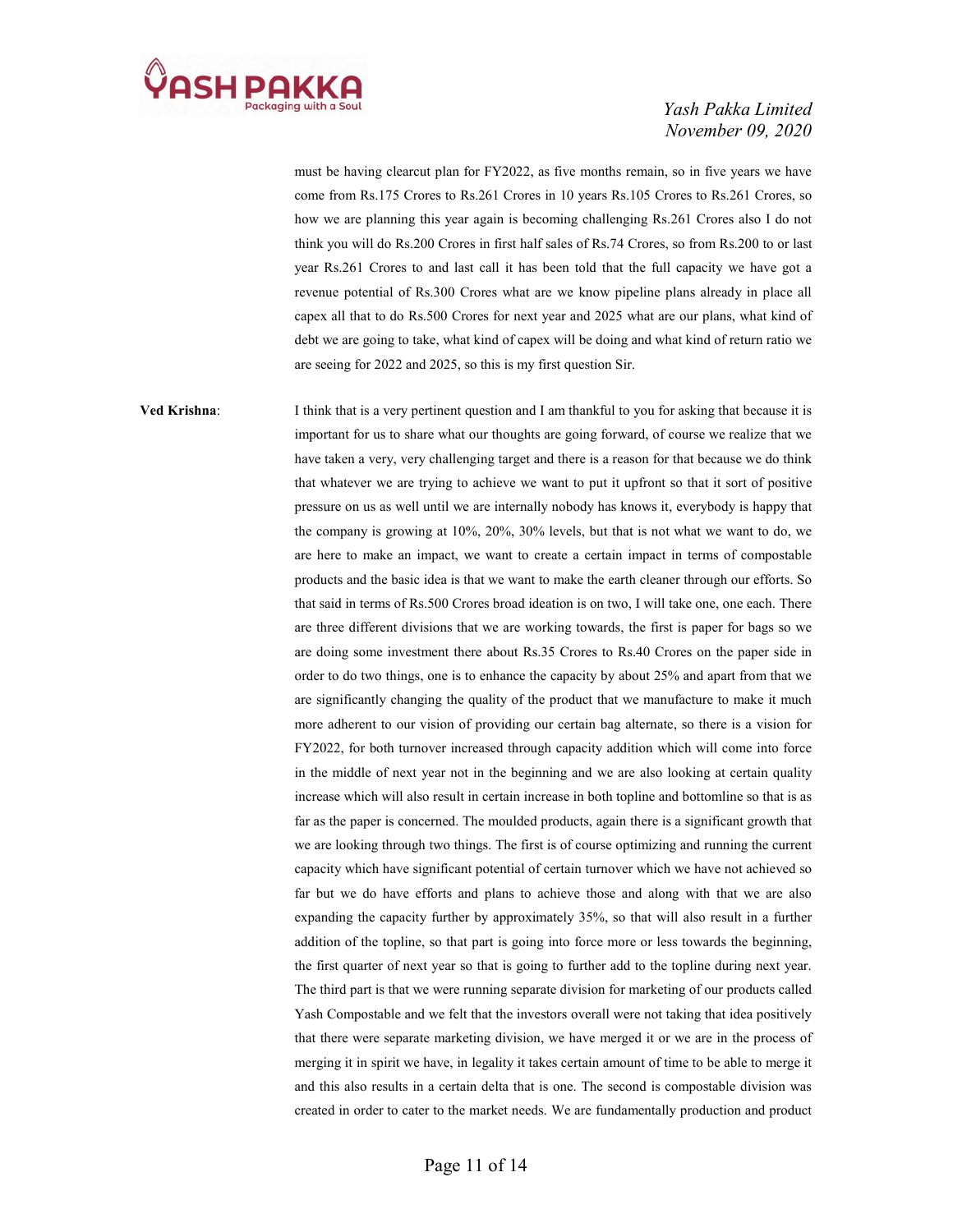

company that tries to sell its product. The compostable division was doing the opposite work where it was trying to understand what is needed by the market and trying to provide that. Now that includes both our product and also other product which may not be manufactured by us and it could be delivery products or cutlery etc., which are designed and branded by us and outsourced. So those are the three segments we are going to work towards and of course there are numbers attached two or three and that is what results in the significant increase that you are seeing. Your point is absolutely correct this year of course has been washout in many ways, so I wish we could have achieved higher sales this year say about Rs.300 Crores but that is definitely not going to be the case, we are going to try our best to try and match the figure which you have said about Rs.200 Crores, but it is anybody call right now, but they are going to definitely keep trying and there are three other focus areas in order to be able to achieve the plan for 2022.

- Puneet Kabra: You know Sir all your figures better, so I just wanted to understand 2022, Rs.500 Crores what we are targeting so what practically we will be achieving conservatively 2022?
- Ved Krishna: Let us stay with the target why the conservative already, we will be conservative at a later date if there is a need hopefully there is no need to be conservative.
- Puneet Kabra: That is great Sir, so what kind of capex all that for this you told that some capex you already highlighted?
- Ved Krishna: It will be about Rs.150 Crores total capex and which we are still working on finalizing the structure.
- Puneet Kabra: Total Rs.150 Crores over what period Sir, this is tentative?
- Ved Krishna: Within the next year say starting from December till within say October, November next year.

Puneet Kabra: December to 12 months, so how much it will have revenue potential for this Rs.150 Crores?

- Ved Krishna: We have just mentioned the target Rs.500 Crores, so Rs.500 Crores we are able to do next year then of course there will be a certain amount of increased based on a full year capacity utilization in the forthcoming period.
- Puneet Kabra: Still I am wondering Sir, these all will be coming in second quarter or first half, so how we will have full year potential that math is not coming to that Rs.500 Crores math I am not getting, because right now it is Rs.300 Crores to Rs.500 Crores, that is one thing. So what kind of ROC will be there incremental or total on Rs.500 Crores sales and what about our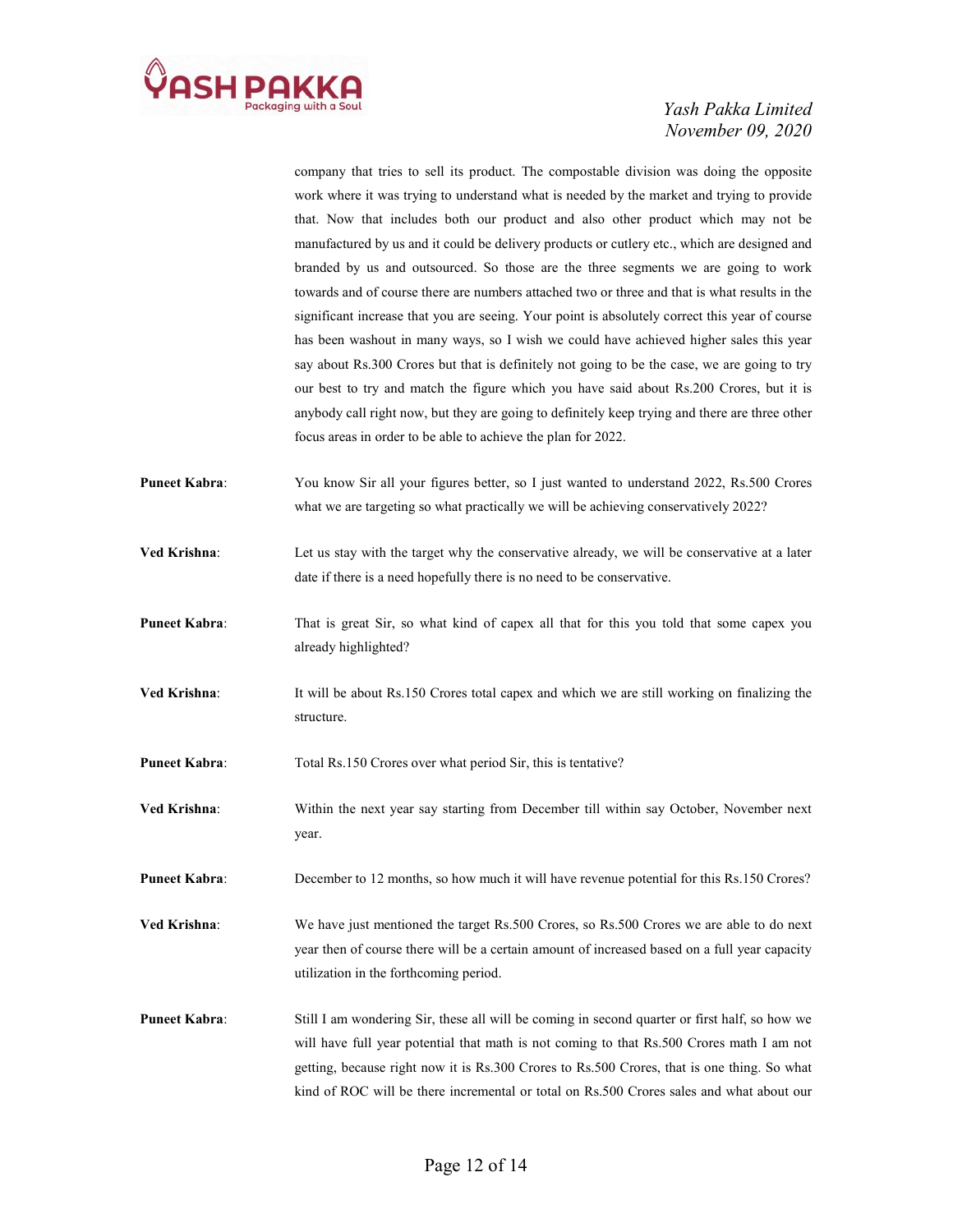

longer term vision all that for that how much capex will be doing for 2025 goal what we have set and what kind of ROC will be seeing Sir?

- Ved Krishna: There are different plan Puneet ji at different points. The ROC of course we plan to keep it like as you see right now, we plan to keep it over 20% level, but as far as the investment go there is a certain vision and plan and play, there is a certain investment that we have put into the plan, but that is kind of it is difficult to exactly ascertain what will happen so the plan is to invest this year give a gap year in 2022-2023 and conceptualize the project and then do a significant investment around 2023 so that 2024-2025 we are able to reap the total benefits of that so that is going to be a significantly higher in next month, but to actually sell it out exactly right now would be something which will be theoretical for now, so let us I think your thought process will keep us in good stead in terms of focusing on 2022, if we are able to do that then you and I will both have confidence for the future, so let us remain with 2022 for now.
- Puneet Kabra: I appreciate your reply, but still I have got okay Sir, you can put the capacity is do capex all that is for five years we have not doubled our sales from Rs.175 Crores to Rs.261 Crores I do not know Sir, what is wondering me that how Rs.250 Crores, Rs.262 Crores, Rs.500 Crores, how suddenly such kind of market potential we will have how you are so confident, can you give me little comfort on that Sir?
- Ved Krishna: I think I have tried to give the maximum possible comfort I could. There are two ways to live, you can look at the past and extrapolate the future or forget the past and extrapolate the future, we are choosing to do the other where if you keep looking at so most of the people who go to astrologers, the astrologers actually checks your past and then based on that the extrapolate the future, so what we are trying to do is breakaway from our own habits and tendency in the past and try to go for something that is significant impact. The whole thing ultimately is in our control and effort and trial and focus then push, so those are the things we are going to do, in the end, it is a kind of the exactness of what is going to happen, many times it is not in our control both yours and mine, you could be a great investor but you would not foresee COVID, so it is the same with us there is a certain amount of courage that it has taken to build a plan, there is a certain amount of courage that we are going to put in and effort that we are going to put in and we will work out, I can assure you of one thing that we will put in our best efforts and put in our best energy towards the plan that we have undertaken. The rest remains in the universe, god whatever you may call it the external forces, the hands of that, so we are all seeing that how a little virus can damage the whole ecosystem so who are we to question, let us try and put in the best effort with all the investors and the encouragement that we get, let us work towards achieving what we have said.